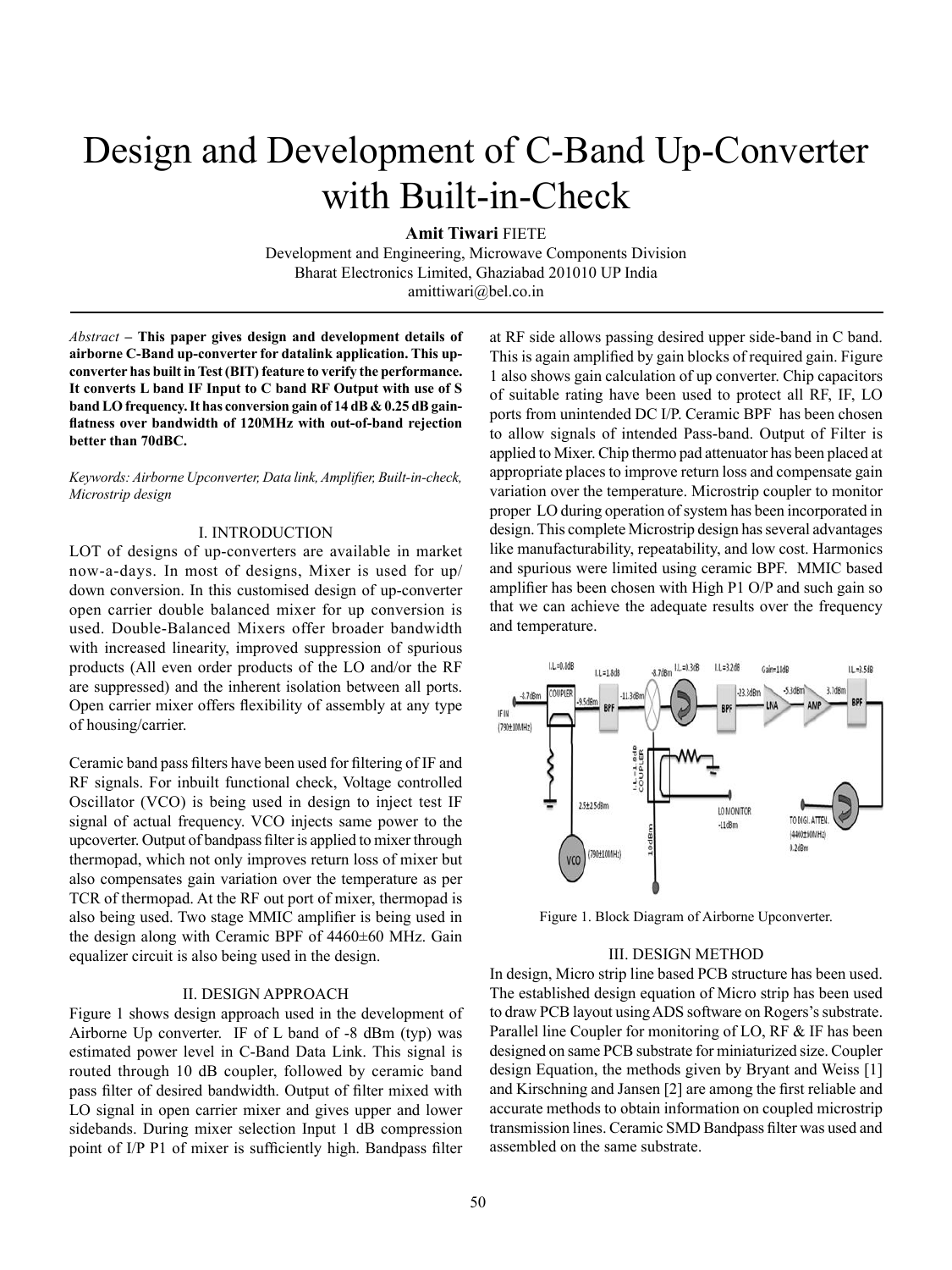# IV. DESIGN OUTPUT and MEASUREMENTs

Layout of designed PCB is shown in Figures 2 and 3.



Figure 2. PCB Layout of IF side.



Figure 3. PCB Layout of RF side.

Figures 4 and 5 show assembled view of printed PCB.



Figure 5. Assembled PCB Layout of RF side.

Mechanical View with mounting details is shown in Figure 6. Figure 7 shows actual realised hardware.



Figure 6. Mechanical Housing of Upconverter.